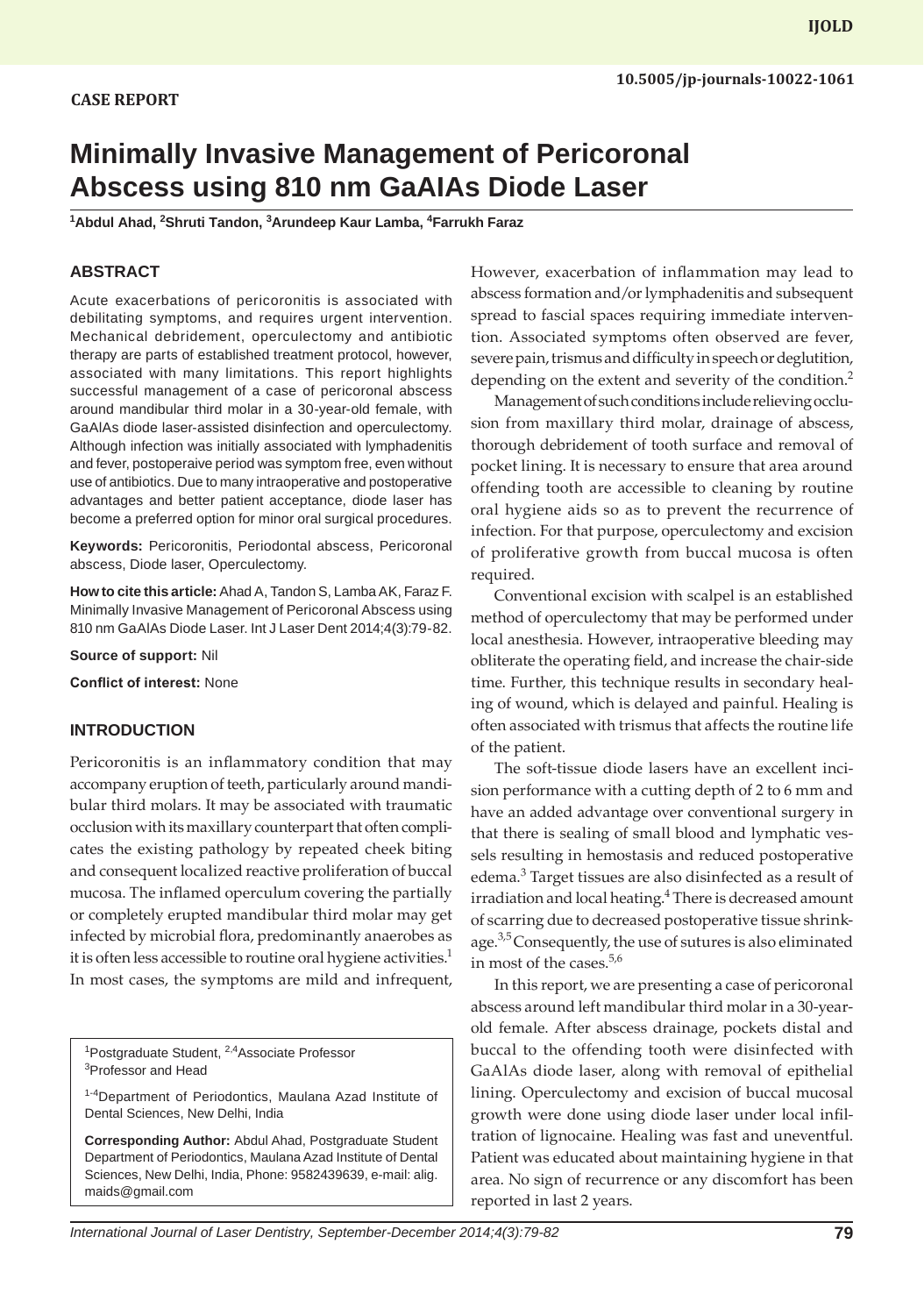# **CASE REPORT**

A 30-year-old lady reported with the complaints of severe pain and pus discharge from gums on the left side of lower jaw and difficulty in mouth opening for last 3 days. She also complained of pain on swallowing and mild fever since last night. She reported to have noticed mild aching pain at the same site, 15 days back, that subsided after taking paracetamol tablets. However, 3 days back pain restarted and progressively became severe, radiating to left side of the neck and left ear. She took the same medicine but condition deteriorated with fever and reduced mouth opening. The medical history was nonrelevant. Differential leukocyte count was suggestive of mild neutrophilia. On examination, left submandibular lymph nodes were palpable and tender. Any extraoral swelling was not evident. On intraoral examination, mouth opening was found to be inadequate. Buccally placed third molar was completely erupted with edematous operculum and adjacent buccal mucosa. Supra and subgingival calculus was present on tooth surface. On



**Fig. 1:** Pericoronal abscess around left mandibular third molar. Mild proliferation of buccal mucosa due to cheek biting



palpation, pus discharged from pocket around offending tooth, which was in occlusion with maxillary third molar. There were clear signs of cheek biting and reactive proliferation of adjacent mucosa (Fig. 1).

## **MANAGEMENT**

After local infiltration of lignocaine (2%, epinephrine 1:80000), pus was drained from periodontal pocket, using universal and Gracey curettes #9-10 and #13-14). Root surface was thoroughly planed and area was irrigated with normal saline (0.9% NaCl w/v) (Fig. 2). Periodontal pockets present distal and buccal to the offending tooth were disinfected and their lining removed with a GaAlAs diode laser with 810 nm wavelength (Picasso, AMD LASERS®, Indianapolis, USA). Operculum and buccal mucosal growth around third molar was excised with laser in contact mode with pulse of 30 ms duration and 30 ms interval with initiated tip at 2.0 W power (Fig. 3). There was no bleeding after laser application (Fig. 4). Patient was asked to avoid chewing from left side and to do warm



**Fig. 2:** Abscess drained followed by thorough mechanical debridement



**Fig. 3:** Settings of diode laser **Fig. 4:** Immediate postoperative view after operculectomy was done with diode laser

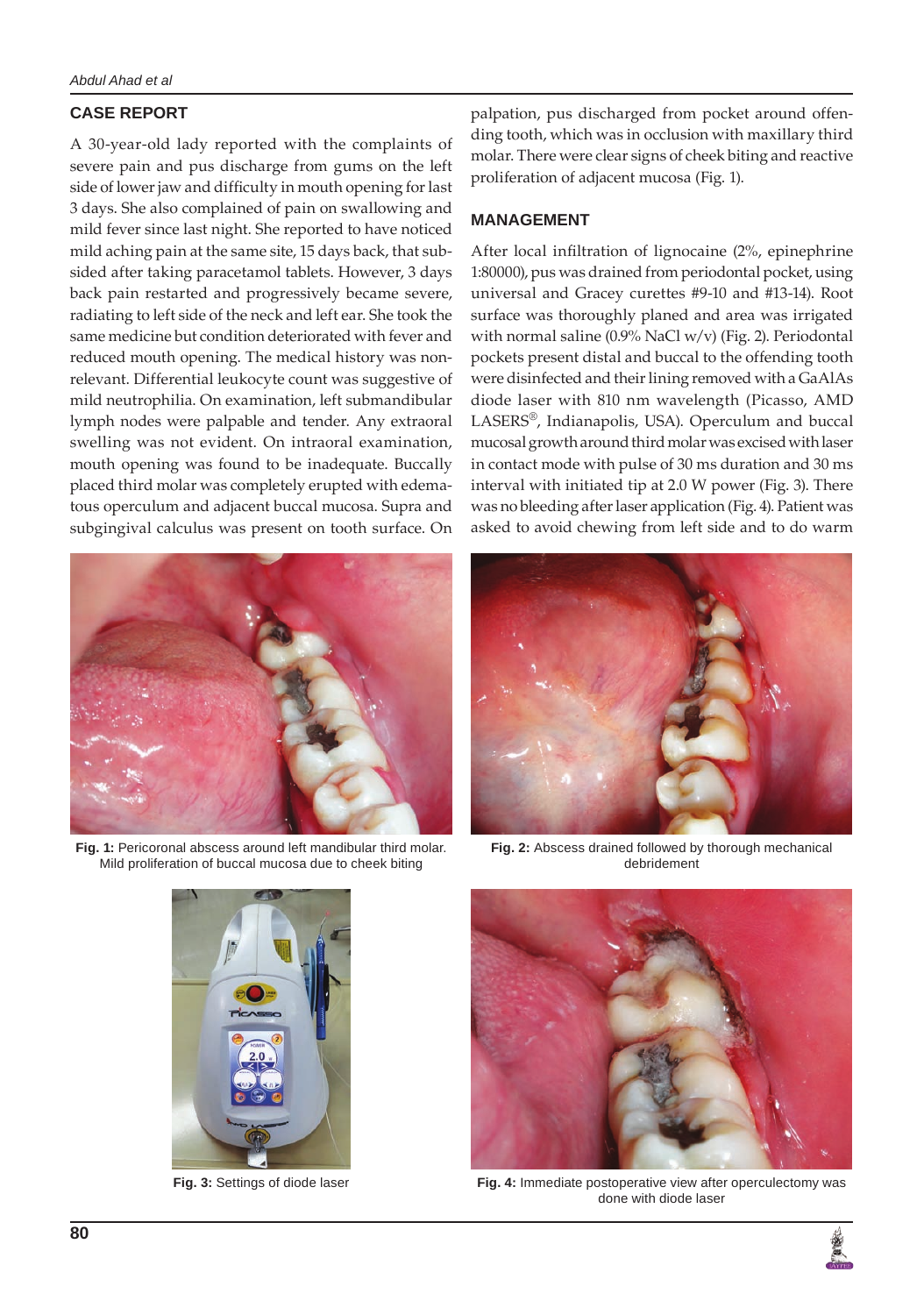*Minimally Invasive Management of Pericoronal Abscess using 810 nm GaAIAs Diode Laser*



**Fig. 5:** Healing after 15 days

saline water rinses three times daily for 7 days. Ibuprofen 400 mg was prescribed twice daily for 3 days. There was no discomfort at the treated site after 1 week.

After 2 weeks, healing was found to be uneventful, with no history of pain, bleeding or pus discharge from the operated site (Fig. 5). Patient was trained in modified Bass technique of brushing and was explained to undergo dental consultation every 6 months. She is being followed for last 2 years, and no sign of recurrence has been observed.

# **DISCUSSION**

Pericoronitis generally does not develop around teeth that erupt normally and are free from occlusion, rather it is commonly associated with partially erupted or buccally erupted wisdom teeth. Once the follicle of the tooth communicates with the oral cavity, it is thought that bacterial ingress into the follicular space initiates the infection. Presence of operculum and reactive growth of buccal mucosa make this area reservoir of plaque and food particles. When the gingival sulcus remains inaccessible to daily oral hygiene procedures and other cleaning aids, predominantly anaerobic flora causes chronic periodontitis with pocket formation.<sup>1</sup> This may exacerbate later into acute conditions.

Apart from conventional mechanical debridement and operculectomy with scalpel, electrosurgery has been utilized effectively to excise gingival tissue while simultaneously providing adequate hemostasis.7 Heat generation with this technique, however, occurs to a degree where an irreversible damage to the alveolar crest may result.<sup>8</sup>

The 810 nm GaAlAs diode laser has a very good surgical and hemostatic action during soft tissue surgeries in oral cavity.<sup>9</sup> Use of the diode laser has demonstrated excellent clinical benefits which include coagulation of blood vessels and precise control of the amount of tissue

removed $^{10}$  which is critical in the area around mandibular third molars.

The laser wound in the soft tissue has certain unique characteristics. It is very superficial as the thermal damage caused by the irradiation is only fractions of a millimeter in depth. The cellular disintegration caused at the impact does not allow for the release of chemical mediators of inflammation, which leads to a reduced acute inflammatory response compared with scalpel created wounds in conventional techniques. A thin layer of denatured collagen formed on the surface of the wound reduces the degree of tissue irritation from oral fluids and serves as an impermeable dressing. Additionally, there is very little wound contraction.<sup>11</sup>

Surgical lasers have been found to remove diseased pocket lining epithelium, detoxify root surfaces, and assist with coagulation. $7,12$  Diode lasers used in softtissue surgeries treat oral tissues in a minimally invasive manner. Pericoronal microflora around mandibular third molars has a wide spectrum, with majority being anaerobic. Disinfecting property of diode laser has been widely reported and may be an added advantage, when treating these infected sites.<sup>12</sup>

Since, area around the mandibular third molar has many important anatomic structures, precise cutting of tissue with clear operative field is strongly recommended. It can be achieved well by a diode laser without damaging the hard tooth structure.<sup>5</sup>

Another important factor supporting the use of lasers in minor oral surgical procedures is the patient preference. Due to little morbidity compared to the conventional surgery, that often results in bleeding and painful healing, in addition to taking more chairside time, diode laser has been preferred by patients as well as clinicians.<sup>8</sup>

Although many lasers have been successfully tried for the purpose of precise incision in a clear field, diode is cost effective, easy to operate and portable. Due to many advantages over conventional options, it appears reasonable to use diode lasers in similar pathological conditions of oral cavity.

# **CONCLUSION**

Pericoronitis with its acute exacerbation requires prompt intervention. Although it has been treated successfully with conventional mechanical debridement and operculectomy, GaAlAs diode lasers offer minimal invasive way with less patient morbidity to achieve similar outcome in relatively shorter duration. It can be incorporated in routine periodontal practice for better patient acceptance.